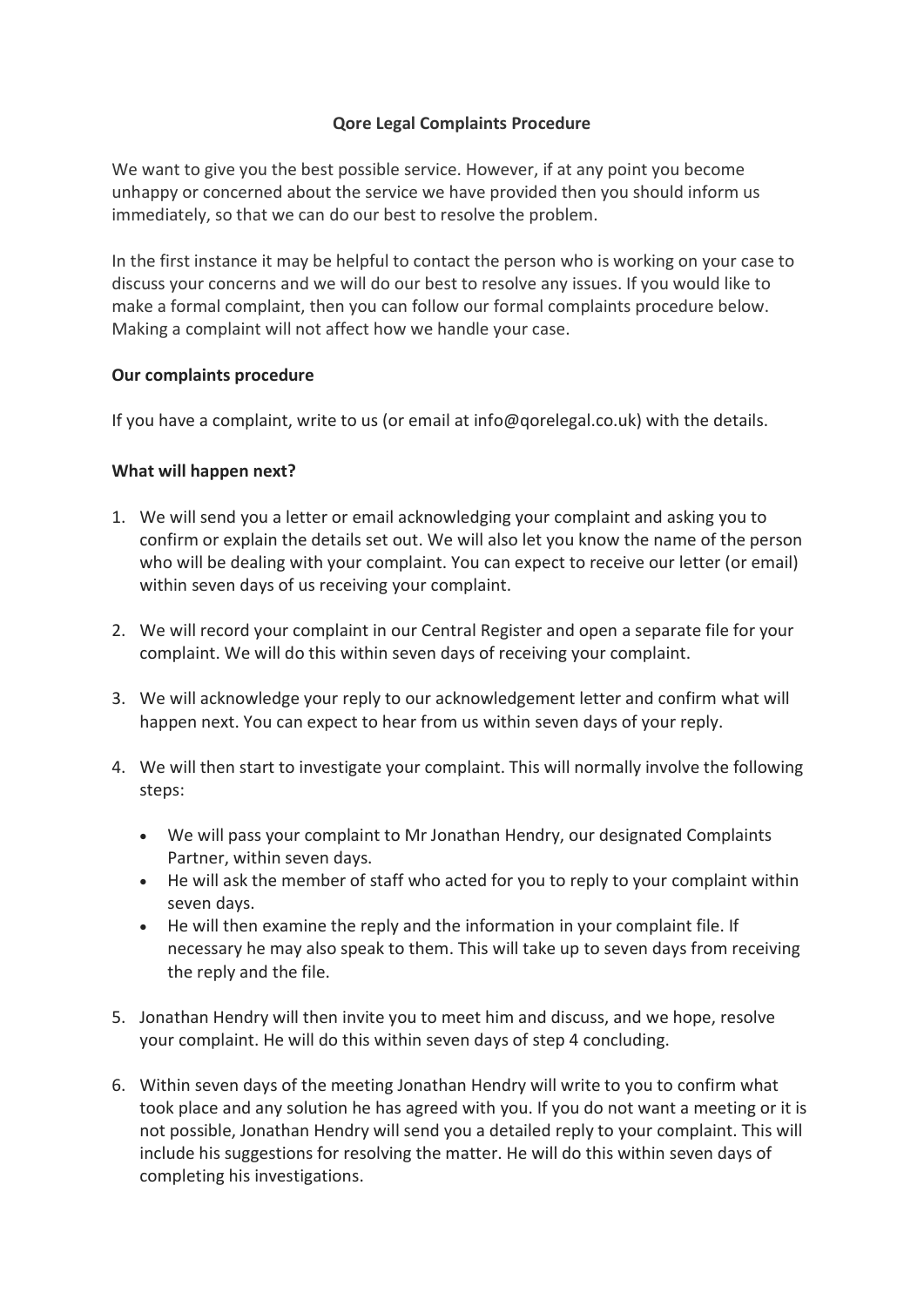- 7. At this stage, if you are still not satisfied you can write to us again. We will then arrange to review our decision. This will happen in one of the following ways:
	- Another partner of the firm will review Jonathan Hendry's decision within 14 days;
	- We will invite you to agree to independent mediation within 14 days. We will let you know how long this process will take.
- 8. We will let you know the result of the review within seven days of the end of the review. At this time we will write to you confirming our final position on your complaint and explaining our reasons.
- 9. If we have to change any of the timescales above, we will let you know and explain why.

## What to do if we cannot resolve your complaint

The Legal Ombudsman can help you if we are unable to resolve your complaint ourselves. They will look at your complaint independently and it will not affect how we handle your case.

Before accepting a complaint for investigation, the Legal Ombudsman will check that you have tried to resolve your complaint with us first. If you have, then you must take your complaint to the Legal Ombudsman:

Within six months of receiving a final response to your complaint

and

- No more than six years from the date of act/omission; or
- No more than three years from when you should reasonably have known there was cause for complaint.

If you would like more information about the Legal Ombudsman, please contact them.

### Contact details

Visit: www.legalombudsman.org.uk

Call: 0300 555 0333 between 9.00 to 17.00.

Email: enquiries@legalombudsman.org.uk

Legal Ombudsman PO Box 6806, Wolverhampton, WV1 9WJ

### What to do if you are unhappy with our behaviour